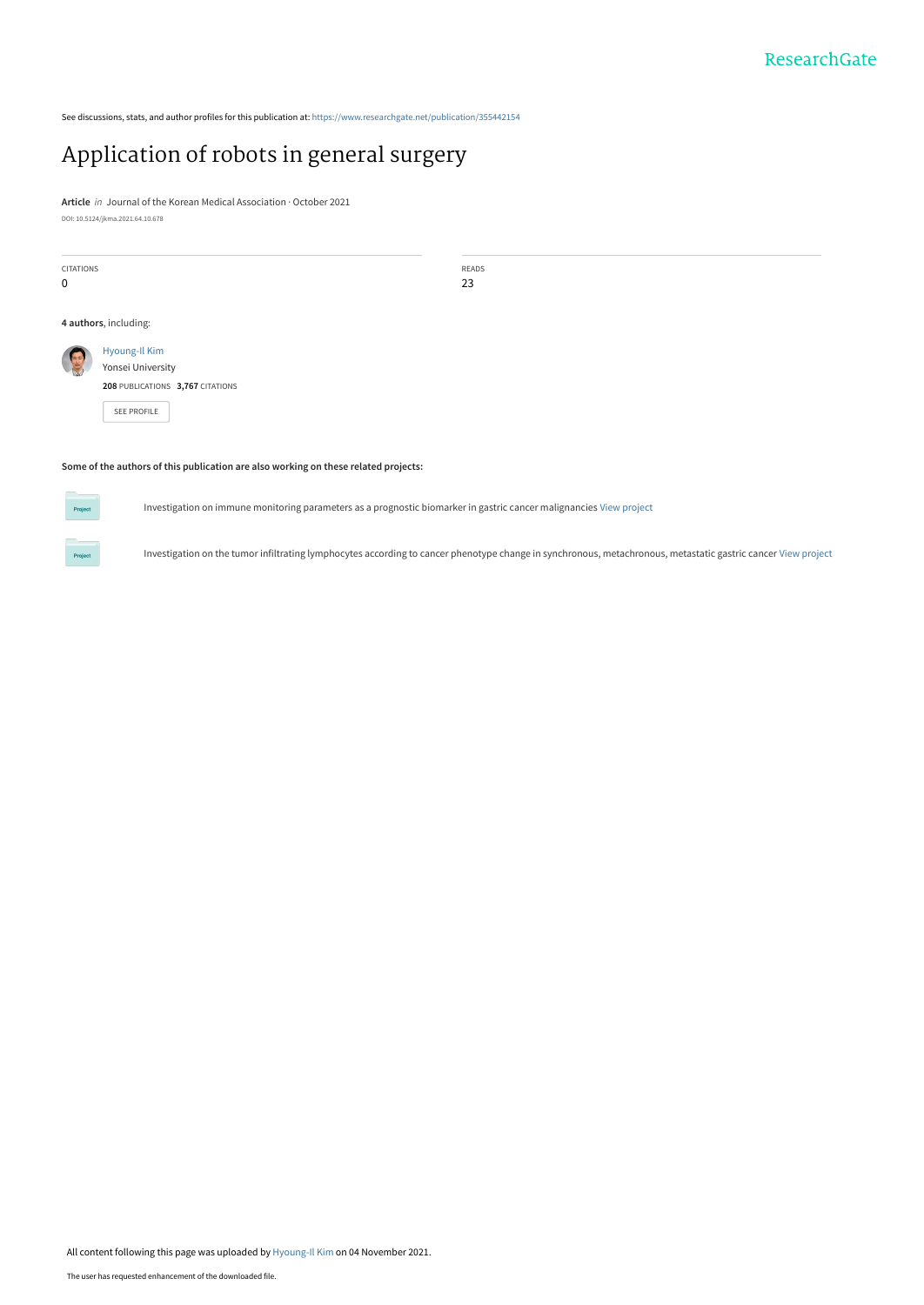J Korean Med Assoc 2021 October; 64(10):678-687

# 외과 영역에서 로봇 수술의 적용

김 진 경゙·양 승 윤゙· 김 성 현 · 김 형 일 연세대학교 의과대학 외과학교실

# **Application of robots in general surgery**

**Jin Kyong Kim, MD · Seung Yoon Yang, MD · Sung Hyun Kim, MD · Hyoung-Il Kim, MD** Department of Surgery, Yonsei University College of Medicine, Seoul, Korea

**Background:** Application of robotic surgery in the field of general surgery has been increasing. This paper is an overview of the current uses and future perspectives of robotic surgery in four major divisions—endocrine, upper gastrointestinal, hepato-biliary-pancreatic (HBP), and colorectal surgery.

**Current Concepts:** In endocrine surgery, cosmetic advantage is the highest priority when selecting a surgical approach for thyroidectomy. Currently, the transaxillary route is the most common approach. The introduction of the single-port system could maximize the advantages of this technique. In upper gastrointestinal surgery, the use of robots has the advantage of better retrieval of lymph nodes, less bleeding, earlier discharge, and less complications than the laparoscopic approach. However, a more prospective comparative trial is required to confirm those findings. In the HBP field, the indications of robotic surgery have expanded, starting with cholecystectomy to more challenging procedures, such as donor hepatectomy and pancreaticoduodenectomy. Meticulous dissection using robots could provide benefits to patients. In colorectal surgery, robotic surgery is an excellent technical tool for minimally invasive surgeries for rectal cancers, especially in male patients with narrow, deep pelvises. However, further studies are required to confirm the impact of robotic surgery on rectal cancers.

**Discussion and Conclusion:** Robots are used to provide optimal surgical outcomes. Investigating new technologies and innovative surgical procedures is the highly important for a surgeon in the era of minimally invasive surgery.

**Key Words:** Robot surgery; Endocrine surgical procedures; Gastrointestinal surgery; Colorectal surgery

# 서론

외과 수술 영역에서 복강경 수술이 처음 도입될 당시 개

**Received:** August 11, 2021 **Accepted:** September 14, 2021

**Corresponding author:** Sung Hyun Kim, E-mail: [OHLIEBE@yuhs.ac](mailto:OHLIEBE@yuhs.ac) Hyoung-Il Kim, E-mail: [CAIRUS@yuhs.ac](mailto:CAIRUS@yuhs.ac)

\*These two authors contributed equally to this study as co-first authors.

#### © Korean Medical Association

This is an Open Access article distributed under the terms of the Creative Commons Attribution Non-Commercial License [\(http://creativecommons.](http://creativecommons.org/licenses/by) [org/licenses/by](http://creativecommons.org/licenses/by)-nc/4.0) which permits unrestricted non-commercial use, distribution, and reproduction in any medium, provided the original work is properly cited.

복 수술에 비교하여 복강경이 가지고 있는 장점과 단점에 대해 많은 논란이 있었지만, 많은 임상 결과와 인식의 변화 로 인해 현재로서는 복강경이 개복에 비하여 가지고 있는 장점, 즉, 빠른 회복, 재원기간 감소, 경감된 통증, 미용 등 에 대하여는 어느 정도 인정되고 있다. 복강경의 보다 고도 화된 버전이라고 간주할 수 있는 로봇은 그 숫자가 점진적 으로 늘다가 최근에는 더 빠르게 그 숫자가 늘고 있다.

외과에서는 2005년 담낭 용종에 대하여 로봇을 이용한 담낭절제술을 첫 시작으로 2005년 위절제술, 2006년 대 장절제술, 2007년 갑상샘 절제술이 우리나라에서 처음으 로 시작되었다. 2020년을 기준으로 현재 우리나라에는 23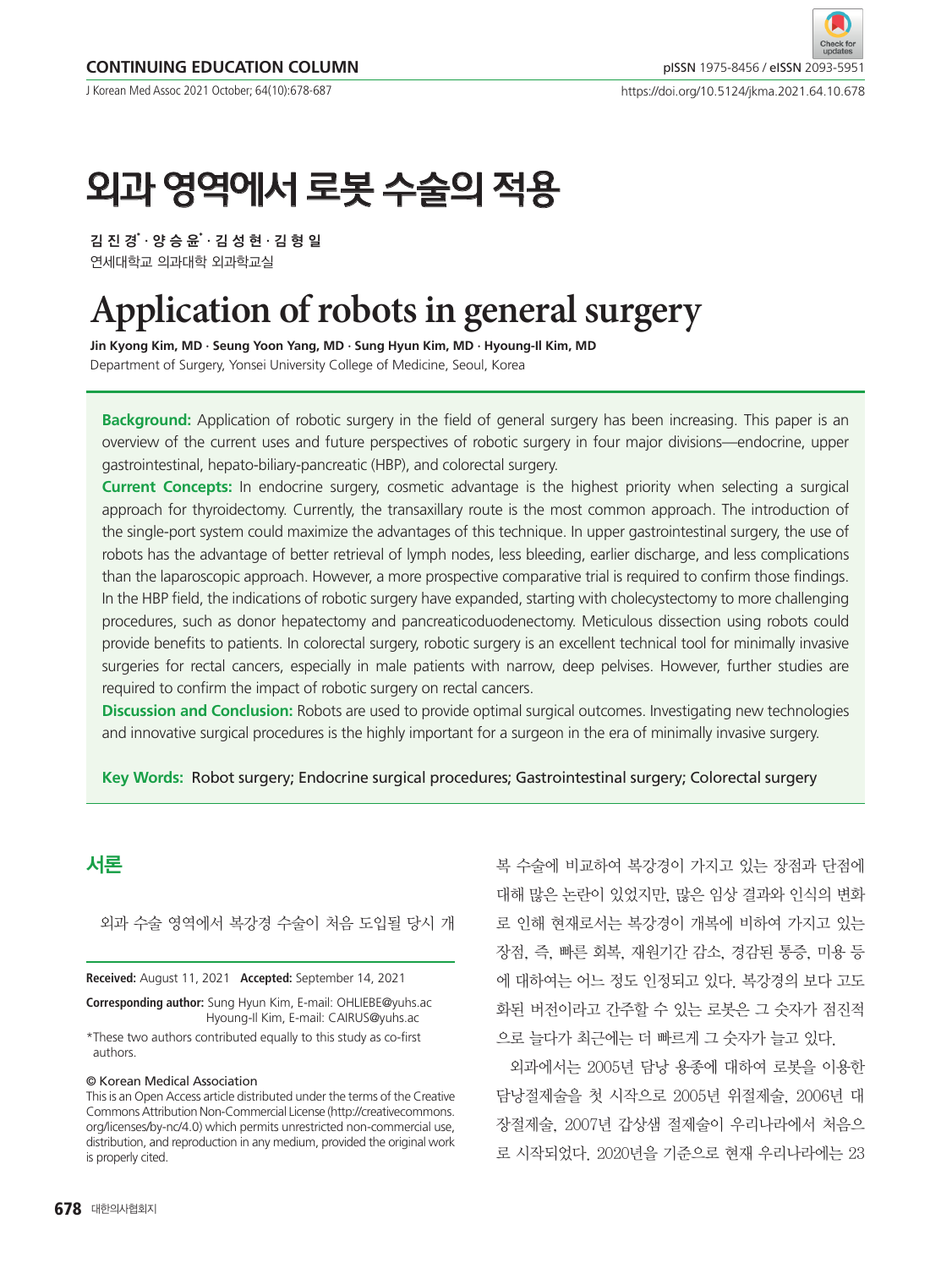대의 da Vinci Si system (Intuitive Surgical, Sunnyvale, CA, USA), 65대의 da Vinci Xi, 8대의 da Vinci X, 8대 의 da Vinci SP가 65개의 병원에 설치되어 있으며, 2000 년 한 해 8,000건이 넘는 로봇 수술이 외과 영역에서 시행 되었다. 외과 영역 중 가장 많은 로봇 수술을 시행하는 내 분비, 위장관, 간담췌, 대장항문 각각에서 로봇의 사용에 대한 분석은 많이 있었으나, 외과 영역에서의 거시적인 시 야로 로봇의 현황과 그 의미를 분석한 문헌은 전무하다. 이 논문은 현재 우리나라 외과 영역에서 로봇을 가장 많이 사 용하고 있는 4개 영역의 최근 동향과 앞으로의 응용 방향 을 전망하고자 한다.

## 내분비외과

갑상샘 암에서의 로봇 수술은 미용적 목적이 뚜렷하다는 점에서 다른 외과 영역에서의 로봇 수술과 차별화되는 측 면이 있다. 로봇 수술을 선택하는 대부분의 갑상샘 환자들 은 시각적으로 잘 노출되는 경부의 상처를 완벽하게 가리 고자 하는 열망이 강하며, 수술자가 수술의 안정성이나 합 병증 정도를 고려하는 것과 별개로 미용 효과를 최우선 순 위에 놓는 경우가 많다. 특히 갑상샘 암은 젊은 여성에게 호발하는 특성과 더불어 수술 후 예후가 좋은 것으로 알려 져 있어, 상처를 숨기기 위한 목적으로 타겟 장기에서 먼 옆 목[1], 겨드랑이[2], 유륜[3], 귀 뒤[4], 경구강[5] 등을 이용하여 내시경 혹은 로봇을 이용하여 접근하는 수술방법 들이 지속적으로 개발되며, 그 숫자도 계속 증가하고 있다 (Figure 1). 이 중 국내를 비롯하여 미국, 유럽 등 전 세계 적으로 가장 많이 시행되고 있는 술기는 겨드랑이를 통한 로봇을 이용한 무기하 액와접근법(gasless transaxillary thyroidectomy)으로[6-9], 이 논문에서는 해당 술기를 주 로 기술하겠다.

내시경적으로 액와의 절개를 이용하여 갑상샘을 절제하 는 술기는 2004년부터 시행되었다[2,10]. 이 술기는 환자 들의 미용적 목적을 만족시키며 술기적으로 안전한 것으로 확인되었지만, 기구가 완전히 고정되지 않은 채 좁은 경부



Figure 1. Annual number of robotic endocrine surgery performed in Korea.

내부를 다루다 보니 수술자에게 상당한 피로감을 주며, 오 랜 시간이 걸렸고, 외측 경부 임파선 곽청술 등의 광범위 한 수술을 시행하기에는 기술적으로 부담이 컸다[11]. 이에 2007년 로봇 장비를 이 술기에 적용하면서[12], 수술 중 확 대된 안정적인 시야 확보와 자유로운 기구의 움직임이 가 능해졌고, 로봇 갑상샘 수술이 내시경 수술의 한계를 극복 할 수 있었다[13,14]. 로봇 갑상샘 수술은 내시경적 갑상샘 수술뿐만 아니라 경부 절개를 통한 고식적 갑상샘절제술, 외측 임파선 곽청술과 비교해서도 수술 후 합병증과 암의 치료적 측면에 있어서 비슷한 수술결과를 보인다는 점이 확인되어, 환자와 수술자 모두에게 만족을 줄 수 있는 술기 로 자리매김하고 있다[15-18].

국내에서 시행한 연구에서 무기하 액와접근법을 이용한 로봇 갑상샘 수술의 학습곡선은 내시경 수술에 숙련된 수 술자와 내시경 경험이 없는 수술자 모두에게 고무적인 결 과를 보여주었고[19,20], 해외에서 시행한 연구에서도 첫 10건의 수술 사례 이내에 빠르게 습득할 수 있는 것으로 확 인되어[21], 로봇 경험이 없는 외과의들도 도전이 가능하다 는 것을 시사하였다.

액와를 통한 갑상샘 수술에 있어서 내시경에 비해 로봇 이 갖는 우월성이 뚜렷하고 수술비용이 차이가 많이 나기 때문에 전향적 무작위 연구가 어려운 측면이 있다. 또한 로 봇을 원하는 환자군은 상처를 보이지 않게 하겠다는 목적 이 분명하기 때문에 경부를 통한 수술과의 전향적 연구도 현실적으로 불가능한 것으로 보인다.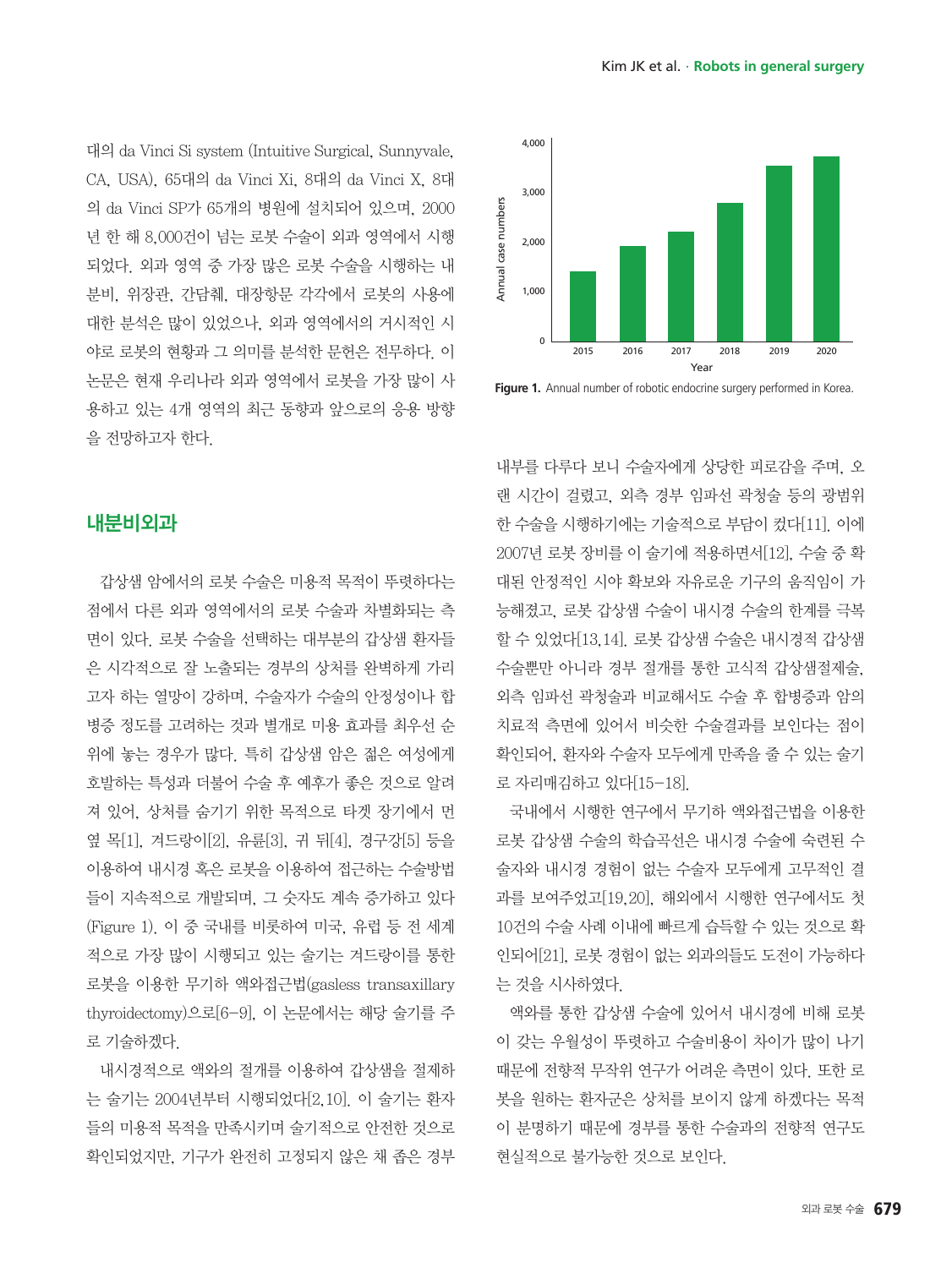로봇을 이용한 무기하 액와접근법에 대하여, 겨드랑이에 서 목에 이르는 플랩의 범위가 넓다는 점과 겨드랑이와 반 대쪽에 위치한 갑상샘의 절제가 기술적으로 어렵다는 비판 이 있다[22]. 하지만 2018년 12월, 단일 포트에 4개의 유연 한 팔이 장착된 da Vinci SP가 도입되면서 이 의혹들은 상 당 부분 해소될 것으로 보인다. SP 시스템을 이용한 무기 하 액와접근법을 소개한 논문은 첫 10개의 증례에 대한 것 이 발간되어 있고[23], 후속으로 200례에 대한 논문이 발 간 예정이다. 세브란스병원 단독으로도 SP가 도입된 지 2 년만에 이용하여 700예가 넘는 갑상샘 수술을 시행하였고 수술 후 환자의 만족도가 높아 그 응용이 점차 확대될 것으 로 생각된다.

# 위장관외과

초기 위장관에서의 로봇 수술은 세브란스병원에 국한되 어 있었으나 2016년을 기점으로 타병원 수술 숫자가 더 많 아지기 시작하여 이제는 많은 병원에서 로봇을 이용한 위 절제술을 시행하고 있다(Figure 2). 다른 분야도 마찬가지 겠지만 개복과 복강경을 비교하였을 때 가지는 장점만큼 이나 복강경과 로봇을 비교하였을 때 어떠한 장점을 가지 는지에 대한 논의가 있었다. 위암 수술에서 개복과 복강경 을 전향적으로 비교한 문헌을 분석해 보면, 수술시간이 길 어지고, 림프절 복구율(lymph node retrieval)이 낮아지는 단점이 있지만 출혈이 적고 재원기간이 짧아지며, 통증 또 한 줄어든다는 보고가 있었다[24,25]. 이러한 전향적 무작 위 비교 연구는 현실적으로 불가하다. 로봇은 수술비용이

**Table 1.** Prospective studies on robotic gastrectomies



Figure 2. Annual number of robotic gastrectomy performed in Korea.

복강경과 비교가 어려울 정도로 비싸기 때문이다. 현재까 지 보고된 로봇 관련 전향적 연구는 Table 1과 같이 무척 제한적이다[26-31]. 그 중 복강경과 비교한 다기관 전향연 구는 단 한 개이며, 무작위 연구는 아니고 로봇 환자 한 명 이 등록될 때마다 복강경 환자 한 명을 나란히 등록하는 형 식으로 이루어진 전향연구이다. 그 결과 복강경 수술에 비 하여 로봇은 비용이 더 비싸고 수술시간은 더 오래 걸리는 데 다른 지표, 림프절, 출혈, 합병증, 재원기간 등은 차이 가 없었다[26]. 후향적 연구에서 보고되었던 로봇의 장점인 많은 림프절 복구율[32,33], 적은 수술 중 출혈[33], 빠른 퇴원[32], 낮은 합병증 발생률[34]이 다기관 전향연구에서 도 늘 재현되는 것은 아닌 것으로 생각된다. 그래서 일반적 인 환자에서의 단순 비교보다는 로봇의 장점이 극대화되는 상황, 예를 들어, 초기 수술의 학습곡선에서 더 빨리 학습 이 완료되는 장점[35], 또는 수술이 어려운(비만하고 광범 위 림프절절제술이 필요한) 환자에서 개복, 복강경에 비하 여 좋은 생존율[36] 등이 보고되고 있어, 로봇 수술이 도움

| Study                       | Journal               | Country | Group (R/L) | Primary endpoint              |
|-----------------------------|-----------------------|---------|-------------|-------------------------------|
| Uyama et al. (2019) [27]    | <i>Gastric Cancer</i> | Japan   | 330 R       | Major complication rate <3.2% |
| Hosoda et al. (2019) [28]   | J Surg Res            | Japan   | 22 R        | Safety                        |
| Lee et al. (2017) [29]      | Surg Endosc           | Korea   | 19 R        | Major complication rate       |
| Tokunaga et al. (2016) [30] | Surg Endosc           | Japan   | 120 R       | Safety                        |
| Kim et al. (2016) [26]      | Ann Surg              | Korea   | 223 R/211 L | Descriptive comparison        |
| Tokunaga et al. (2014) [31] | <i>Gastric Cancer</i> | Japan   | 18 R        | Safety                        |

R, robotic; L, laparoscopic.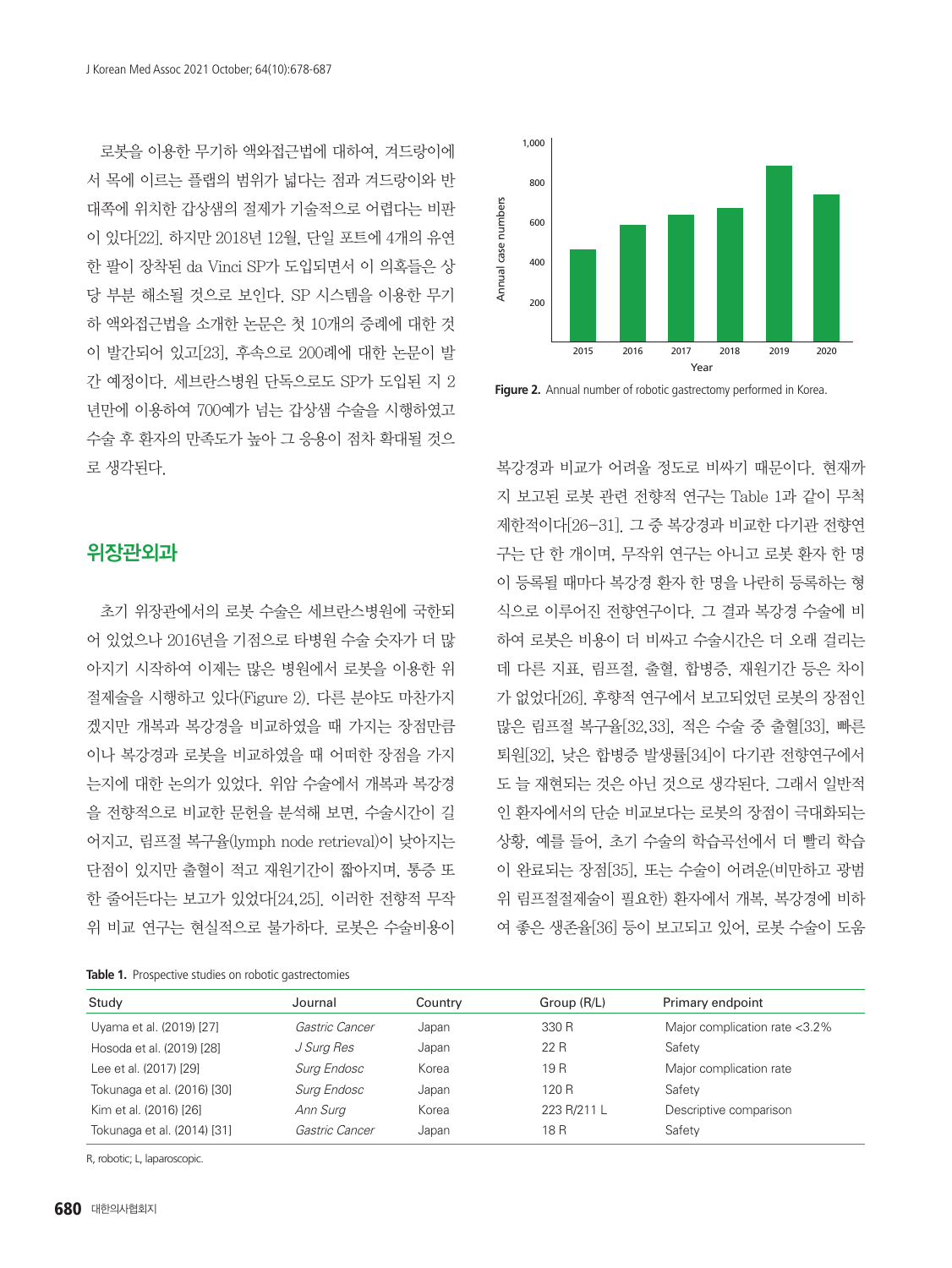이 되는 환자군을 찾는 연구가 진행 중이다.

일본 쪽에서는 로봇이 더 안전하다는, 다시 말해 낮은 합 병증을 가지는 것으로 가설을 세우고 이를 검증하는 연구 가 주로 진행되고 있다[37]. 특히 2019년 보고된 330명의 로봇 환자 데이터는 복강경의 주요 합병증 발생률인 6.4% 의 절반이 안 되는 2.5%의 합병증 발생률을 보였다[27]. 비록 로봇 단독 연구이고, 비교대상인 복강경의 결과는 문 헌상의 내용이었다는 것이 한계이지만, 후속으로 준비하고 있는 JCOG1907 (UMIN000039825, MONA LISA study) 는 다기관 무작위 3상 연구로 디자인하였으며, 1,040명의 환자를 등록할 예정이며 결과를 기대해 볼만 하다.

로봇 수술에서도 축소 포트(single-site)를 이용한 수술 결과가 보고되었는데. 이는 일반적으로 5개의 투관침을 이 용하는 로봇에 비하여 2개의 투관침을 이용하는 로봇 수술 결과를 보고한 것으로 2개의 투관침으로도 충분히 안전하 게 위절제 수술이 시술될 수 있음이 증명되었고[29], 복강 경에 비하여 적은 출혈, 더 많은 림프절 복구율, 낮은 재입 원 비율을 보여서 초기 환자에서 환자에게 도움이 될 가능 성이 높음을 보였다[38]. 그리고 로봇은 형광 보조 수술에 도 이용될 수 있음이 보고되었는데[39], 수술 전날 내시경 으로 종양의 위치를 내시경 클립으로 표시하면서 암 주변 에 인도시아닌그린(indocyanine green)을 점막하에 주입 하면 24시간 동안 위 주변 림프절에 침착되어 다음날 수술 중 fire-fly라는 적외선 카메라 시스템으로 인도시아닌그 린이 림프절에 침착되어 수술 중 림프절을 가시화하게 됨 으로써 더 많은 림프절을 더 안전하게 절제 가능할 수 있는 되는 것이다. 위암에서 로봇의 사용에 있어 현재의 주된 연 구는 복강경보다 안전한 수술임을 확인하는 연구, 축소 포 트 또는 SP를 이용한 축소 포트 수술, fire-fly를 이용한 형 광 보조 수술의 응용에 모아지고 있다.

## 간담췌외과

간담췌 영역에서의 로봇 수술은 타영역에 비해 최근 들 어 증가하기 시작하였는데, 이는 긴 수술시간 및 술기가 복



**Figure 3.** Annual number of robotic hepato-biliary-pancreatic surgery performed in Korea.

잡한 간담췌 영역의 수술 특성상 복강경 수술의 표준화가 타영역에 비해 늦게 정립되었기 때문이다(Figure 3) [40]. 하지만 간담췌 영역 로봇 수술의 역사는 그렇게 짧지만은 않다. 이는 간담췌 영역의 수술 중 비교적 흔하면서도 수술 시간이 짧은 수술인 담낭절제술이 있기 때문인데, 이 수술 은 새로운 술기의 도입에 적절한 수술이기에 복강경 수술 의 도입 때와 마찬가지로 간담췌 영역의 로봇 수술은 로봇 담낭절제술로부터 시작되었다[41].

1997년 벨기에의 Jacques Himpens 박사가 처음으로 다빈치 시스템을 이용한 로봇 담낭절제술을 보고함으로써 간담췌 영역의 로봇 수술의 역사가 시작되었다[42]. 국내 에서는 2005년 7월 13일 한국 식품의약품안전처의 다빈 치 도입 및 사용 승인이 이루어졌으며, 이로부터 2일 후 국 내 최초의 간담췌 영역의 로봇 수술인 로봇 담낭절제술이 세브란스병원에서 시행되었다[43]. 로봇 담낭절제술도 도 입 당시에는 다공시스템(multi-port system)이었지만 최 근에는 단일공시스템(SP system)의 도입으로 배꼽에 2.5 cm 정도의 절개창으로도 담낭절제술이 이루어질 수 있게 되어 어느 정도 표준화된 술기가 되었다[44]. 현재 담낭절 제술은 간담췌 영역에서 이루어지는 로봇 수술의 많은 부 분을 차지하고 있다.

로봇 간절제술 영역의 발전도 복강경 간절제술의 발전과 비슷한 길을 걸었다. 초창기 복강경 간절제술의 도입 시 간 구역에 따라 간절제술의 난이도를 정의하였으며, 이에 따 라 상대적으로 접근이 용이한 간 좌엽의 수술부터 시도되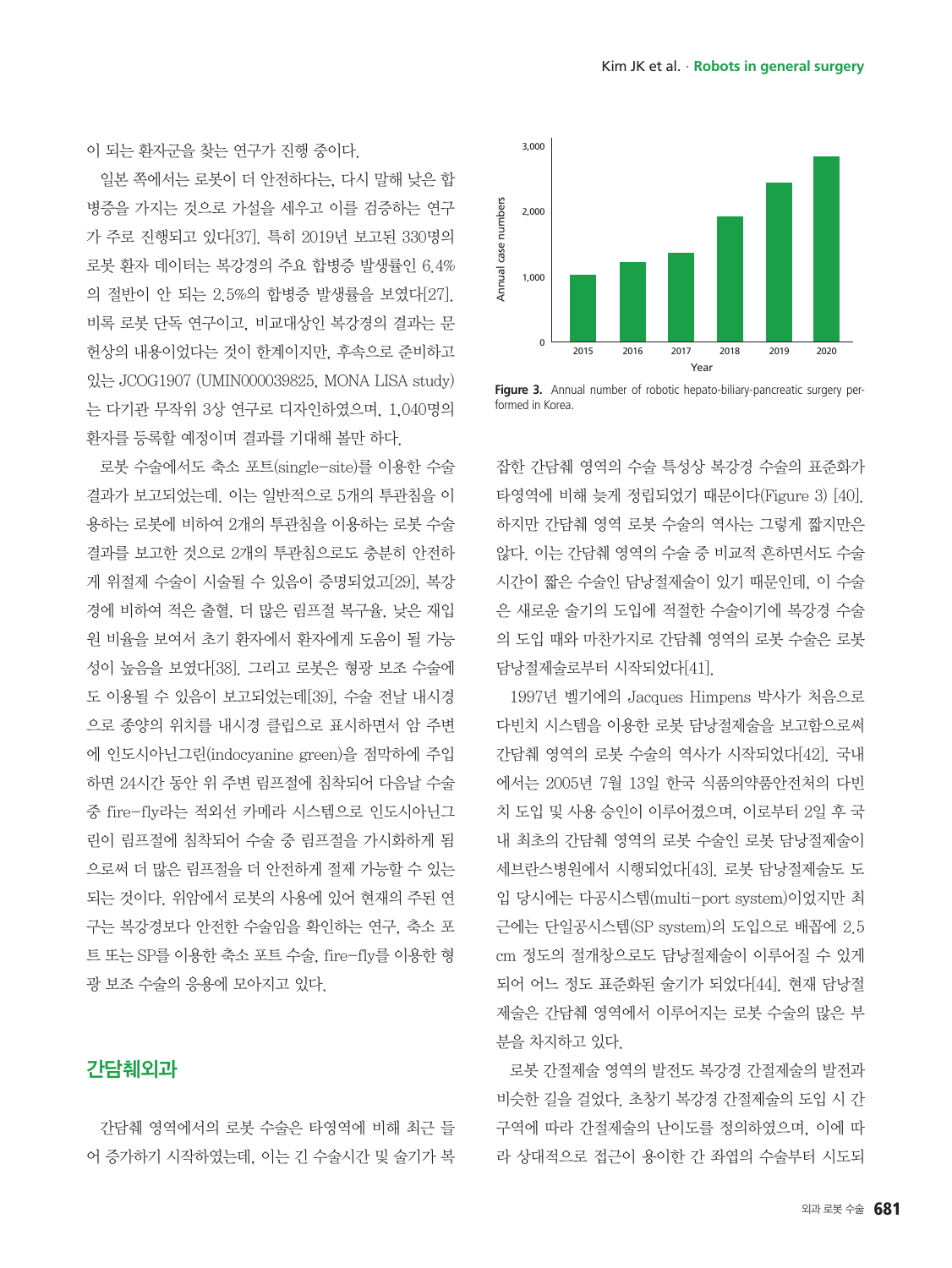었다[45]. 로봇 간절제술도 좌외측구역절제술(left lateral sectionectomy)부터 시작하여 점차 그 적응증이 확대되어 최근에는 간이식 시 공여자 간절제술(donor hepatectomy) 도 로봇으로 시행되고 있다[46]. 공여자 간절제술은 공여자 의 안전을 위협하지 않는 선에서 최대한 이식이 용이하게 혈관, 담도와 같은 구조물을 적출해야 하는데 로봇을 통한 섬세한 위치 선정 및 간절제를 통해 공여자의 안전에도 도 움을 주고 있다[47]. 이렇게 로봇 간절제술의 적응증은 거 의 모든 간수술로 확장되었지만, 아이러니하게도 아직까지 cavitron ultrasonic surgical aspirator와 같은 간 절제기 구가 현재 로봇기계에는 구현되어있지 않다[48]. 현재 수술 시 간 절제는 초음파 기반의 기구를 바탕으로 진행되고 있 어 추후 이런 점이 개선 된다면 간절제 영역에서 로봇 수술 이 더욱 더 발전할 수 있을 것이다.

로봇 췌장절제술의 도입은 췌장이라는 섬세하게 다루 어져야 하는 장기 특성상 복강경으로 하기 어렵고, 합병 증이 높은 술기를 대체할 수 있을 것으로 기대하였다. 예 를 들어, 비장보존췌미부절제술(spleen preserving distal pancreatectomy) 시 비장 보존을 위해서 비장동맥과 비장 정맥을 보존해야 하는데 췌장의 해부학적 특성상 비장정맥 을 췌장이 공유하여 많은 관통혈관들이 췌장으로 들어가기 에 이를 복강경으로 각각 결찰하며 췌미부절제술을 시행하 는 것이 쉽지 않았으며, 복강경으로는 출혈 조절 및 비장 보존율이 기대만큼 높지는 않았었다[49]. 로봇 수술의 도입 으로 이런 문제들이 많이 해결되었는데, 문헌에 따르면 로 봇 수술이 복강경 수술에 비해 비장 보존 췌미부절제술 시 행 시 출혈도 적으며, 비장을 보존할 수 있는 비율도 높았 다[50]. 다만 최근에는 복강경술기도 많이 발전하여 최근 문헌에서는 이러한 격차가 많이 줄어들기는 하였다[51]. 하 지만 췌장 낭종의 적출술과 같이 췌장 실질을 보존하는 수 술에서는 여전히 로봇 수술이 강점을 가지고 있다[52].

이런 로봇 수술의 장점을 극대화할 수 있는 영역 중 하나 가 췌두부십이지장절제술(pancreaticoduodenectomy) 이 다. 복강경 췌두부십이지장절제술 시 가장 어려우면서 문 제가 되는 부분이 문합이다[53]. 복강경으로 문합을 시행 시 포트의 위치상 일부 영역에서는 이상적인 각도가 나오 지 않는다[54]. 이를 해결하기 위한 여러 술기들이 제시되 긴 하였지만, 로봇이 복강경에 비해 관절 자유도가 높기 때 문에 문합을 더 정확하고 안전하게 할 수 있다[55]. 아직까 지 복강경 췌두부십이지장절제술이 수술의 어려움으로 인 해 일부 기관에서만 시행되는 수술이라면 로봇 수술은 이 러한 허들을 낮출 수 있는 대안이 될 수도 있겠다[56].

이렇게 간담췌 영역의 로봇 수술은 로봇 담낭절제술을 시작으로 하여 점점 더 그 적응증이 간, 담췌 영역의 많 은 수술로 확장되어 현재에 이르게 되었다. 최근에는 증례 논문이긴 하지만 담관 종양 환자에서 간췌두십이지장절제 술(hepatopancreaticoduodenectomy)을 로봇으로 시행한 사례도 보고되어 있어 이론적으로는 간담췌 영역의 모든 수술은 로봇으로 시행할 수 있음을 알 수 있다[57]. 다만 아 직은 로봇 기기의 보급 및 술기의 일반화가 이루어지지는 않은 상황으로 간담췌 영역에서 로봇 수술이 정착하기까지 는 조금 더 시간이 필요해 보인다.

# 대장항문외과

복강경 수술은 기존의 개복 수술과 비교하여 절개창을 최소화하여 수술 후 통증이 적어 빠른 회복 및 입원기간을 단축하였고 복강경을 통한 확대 시야로 세밀한 수술을 할 수 있는 등의 여러 장점으로 대장암에서도 최소침습수술의 근간이 되었다[58,59]. 하지만 복강경 직장암 수술은 골반 이 좁거나, 종양이 큰 경우 수술 시야의 확보가 어렵고, 직 선 형태인 복강경 기구를 자유자재로 사용하기가 어려워 수술 과정이 쉽지 않기 때문에 좁은 공간에서 입체 시야 를 제공하고 사용하는 기구의 움직임이 마치 수술자의 손 목 동작과 같이 구현할 수 있는 로봇 수술이 직장암 수술에 서 주목을 받게 되었다[60]. 대장암의 로봇 수술의 빈도는 증가하고 있으며(Figure 4), 전 세계적으로 결장암과 직장 암의 수술이 로봇 수술의 각각 절반씩을 차지하고 있지만 한국에서 시행되는 대장항문외과 로봇 수술의 90% 이상은 직장암 수술이다.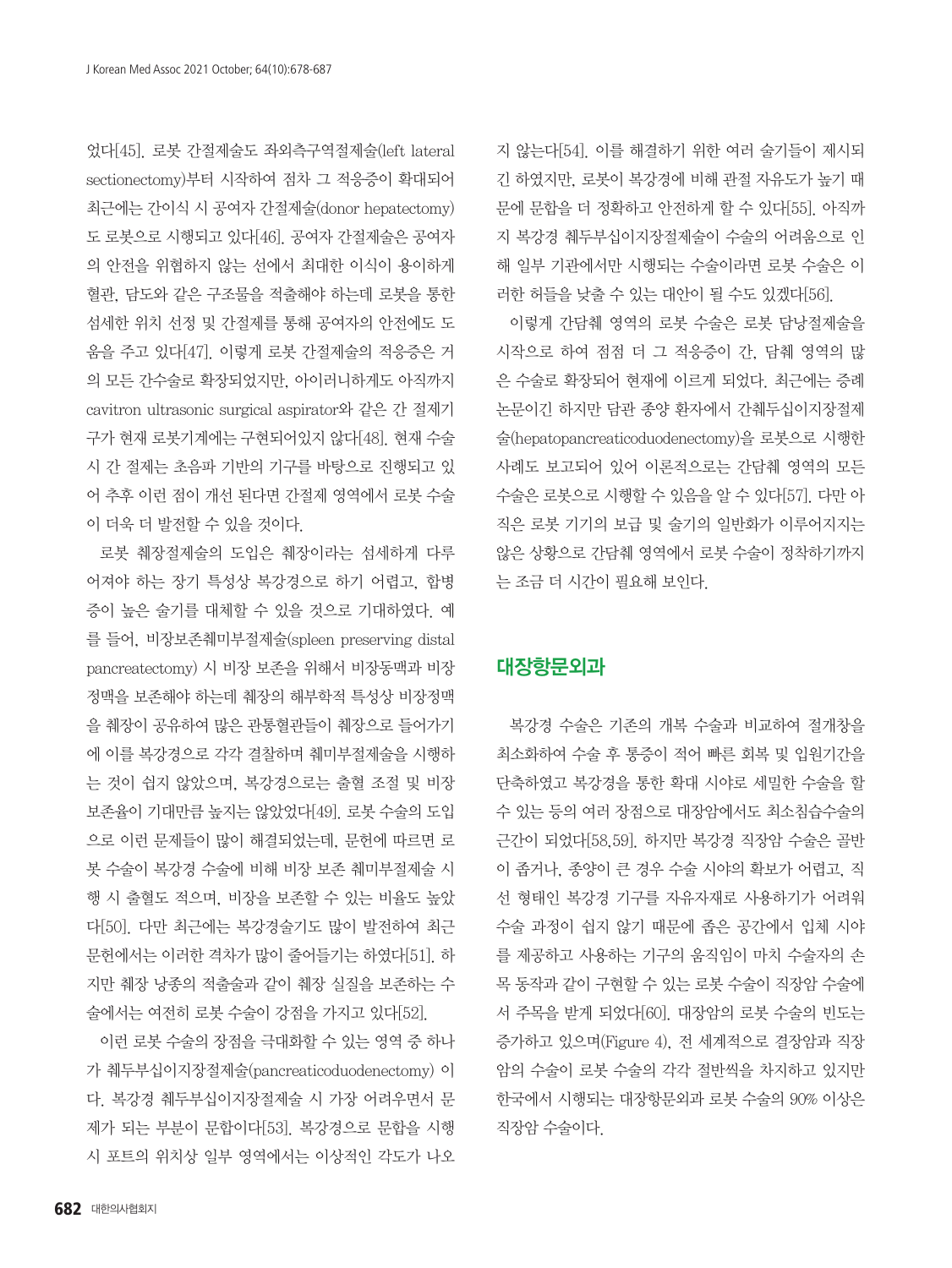

**Figure 4.** Annual number of robotic colorectal surgery performed in Korea.

#### 1. 로봇 결장암 수술

2002년 로봇 결장암 수술에 대한 첫 보고 이후 여러 연구 에서 안전성과 적용 가능성을 보고했다[61,62]. 그러나 이 러한 보고의 대부분은 후향적 연구의 결과이며 2009년 발 표된 결장암에서 로봇 수술과 복강경 수술의 장단기 성적 을 비교한 전향적 임상 연구의 결과는 두 군의 차이는 없 었지만 제한된 대상자수를 대상으로 진행한 연구로 결론을 도출하기에는 한계가 있다[63].

최근에는 전향적 임상연구가 아닌 대규모 데이터베이스 를 기반으로 한 연구가 보고되었다. 2013년부터 2015년까 지 미국외과의사협회(American College of Surgeons)의 National Surgical Quality Improvement Program 데이 터에서 로봇 3,864건과 복강경 결장절제술 40,063건을 비 교 분석하였다. 이 연구에서 로봇 결장절제술이 복강경 결 장절제술보다 더 낮은 개복술 전환율과 더 짧은 입원기간 을 보고하였다[64].

국내에서 로봇 결장절제술은 복강경 결장절제술에 비 해 가격이 비싸고 명확한 장점이 밝혀지지 않아 로봇 직 장암 절제술보다 수술 횟수가 적다. 따라서 일본에서 진 행하고 있는 결장암 로봇 수술에 대한 다국적 전향적 연구 (Japan Registry of Clinical Trials [jRCT] 1032190036: evaluation for the safety of robotic-assisted colectomy for rectal colon cancer: a multi-institutional, prospective, historical controlled, feasibility study)의 결과가 기대된다.

#### 2. 로봇 직장암 수술

로봇 수술은 좁은 골반강에 위치하며 기능적으로 중요한 신경과 혈관으로 둘러싸인 직장을 섬세하게 수술할 수 있 으며, 직장암절제술 후 수술 후 배뇨장애를 감소시키는 등 기능 보존에 탁월하다[65]. 한편, 직장암에 대한 로봇 대 복 강경 수술의 무작위대조시험 결과는 하나뿐이며, 이 연구 는 2011년에서 2014년 사이에 전 세계 10개국 29개 센터 에서 40명의 외과의가 참여하여 1,276명의 환자를 등록했 으며, 로봇 그룹과 복강경 그룹에 각각 471명의 환자가 무 작위로 할당되었다. 1차 평가 변수인 개복술로의 전환율은 두 그룹 간 통계적으로 유의한 차이가 없었다[66,67]. 소그 룹 분석 결과 남성, 비만 환자, 전하방절제술 등 상대적으 로 어려운 수술에서 로봇군의 개복술로의 전환율이 유의하 게 낮아 어려운 케이스에서 로봇 수술의 가치가 높음을 시 사했다. 또한 로봇 수술에 대한 학습곡선 효과의 민감도 분 석은 외과의가 로봇 수술을 많이 할수록 복강경 수술보다 전환율이 더 감소하는 것으로 나타났다. 하지만 본 연구의 결과는 로봇 수술의 임상적 이점이 제한적일 수 있음을 시 사한다. 하지만 기술의 혁신과 비용 절감으로 단점을 극복 한다면 로봇 직장암 수술은 더욱 발전할 수 있을 것이다.

# 결론

복강경은 개복 수술에서 일대 혁신을 가져왔고 많은 장 점을 가지고 있지만, 단점을 극복하는 과정에서 로봇이 사 용되었다. 사실 비용 차이가 많이 나기 때문에 복강경과 로 봇이 다른 수술처럼 인식되지만 로봇은 복강경의 한 종류 이며 복강경의 단점을 보완한 복강경 2.0 버전이라고 생각 할 수 있겠다. 하지만 로봇이 복강경의 단점을 보완했다고 해서, 그리고 외과의사가 수술을 더 편하게 수행한다는 다 소 주관적인 장점이 더욱 우수한 임상결과로 객관적인 지 표까지 변화시킬 정도는 아니었다. 다시 말해서, 아직까지 는 더 비싼 로봇 수술이 모든 면에서 더 좋은 결과를 내지 는 않았다. 그러므로 로봇이 강점을 낼 수 있는 수술 술기 나 환자군을 발굴하는 작업이 필요하다. 한편 최적의 기구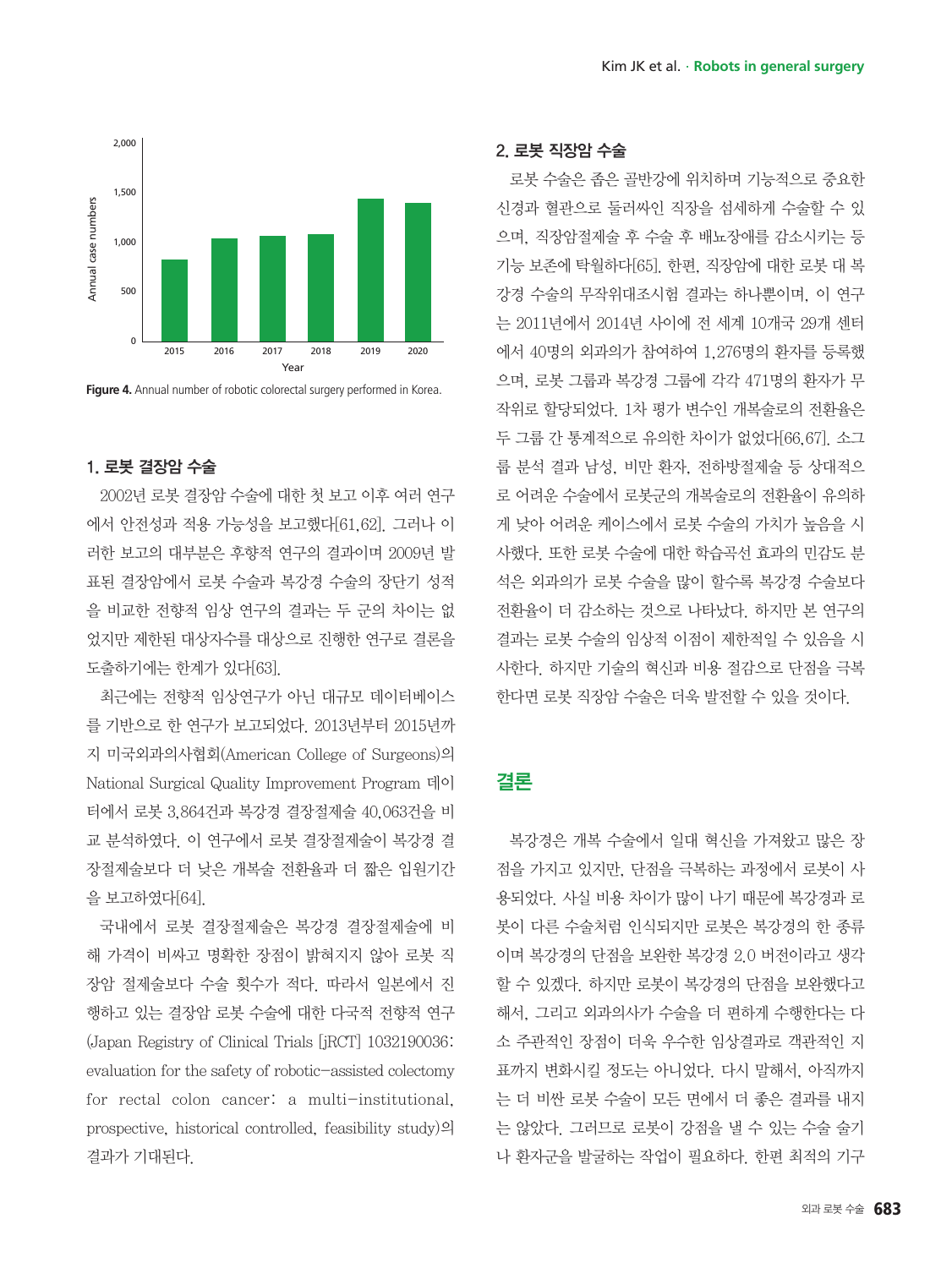를 사용하고 술기를 끊임없이 개선하는 것이 외과의사의 역할이다. 기존에 개발된 로봇 외에 최근 개발된 장치들은 축소 포트, 형광조영 수술(fluorescence guided surgery), 또 다른 방식의 축소 포트(SP) 시스템들이 있다. 이 기구 들은 수술의 가장 이상적인 상태, 최소한의 외과적 충격 을 환자에게 주면서 림프절 절제를 광범위하고, 안전하게 하며, 더 낮은 합병증과 적은 외과적 반흔을 남기는 데 도 움이 될 것으로 생각된다. 최근 로봇(SP)은 유방암 수술에 도 응용되고 있는데[68], 이는 새로운 기구를 이용하여 환 자에게 도움이 되는 새로운 수술 술기를 개발한 좋은 예라 고 할 수 있겠다. 이러한 로봇이 현재로서는 미국 Intuitive Surgical 회사의 독점적인 공급이 되고 있는데 다행스러운 것은 미래컴퍼니라는 한국 회사도 로봇을 만들고 임상에 서 전립샘절제술 28건, 췌십이지장절제술 9건, 담낭절제 술 110건, 저위전방절제술 10건, 자궁절제술 8건, 낭샘종 절제 10건을 완료하였고, 현재까지는 단 2대의 기계만 병 원에 설치되어 임상에서 사용되고 있다[69]. 환자에게 더 많은 편익을 줄 수 있는 수술을 위해서는 좋은 기구를 개발 하는 연구진과 좋은 응용을 위한 외과의사의 노력이 필요 하며, 많은 사람이 노력하고 있는 한국 외과 의학은 혁신의 현장이 되어가고 있다.

### 찾아보기말: 로봇수술; 내분비수술; 위장관수술; 결장직장수술

#### **ORCID**

Jin Kyong Kim, <https://orcid.org/0000-0001-5121-8462> Seung Yoon Yang,<https://orcid.org/0000-0001-8129-7712> Sung Hyun Kim,<https://orcid.org/0000-0001-7683-9687> Hyoung-Il Kim, <https://orcid.org/0000-0002-6134-4523>

#### **Conflict of Interest**

No potential conflict of interest relevant to this article was reported.

#### **References**

[1](1.Demedts). Inabnet WB 3rd, Jacob BP, Gagner M. Minimally invasive

- 2. Yoon JH, Park CH, Chung WY. Gasless endoscopic thyroidectomy via an axillary approach: experience of 30 cases. Surg Laparosc Endosc Percutan Tech 2006;16:226-231.
- 3. Lee KE, Rao J, Youn YK. Endoscopic thyroidectomy with the da Vinci robot system using the bilateral axillary breast approach (BABA) technique: our initial experience. Surg Laparosc Endosc Percutan Tech 2009;19:e71-e75.
- 4. Singer MC, Seybt MW, Terris DJ. Robotic facelift thyroidectomy: I. Preclinical simulation and morphometric assessment. Laryngoscope 2011;121:1631-1635.
- 5. Kim HY, Chai YJ, Dionigi G, Anuwong A, Richmon JD. Transoral robotic thyroidectomy: lessons learned from an initial consecutive series of 24 patients. Surg Endosc 2018;32:688-694.
- 6. Kang SW, Lee SC, Lee SH, Lee KY, Jeong JJ, Lee YS, Nam KH, Chang HS, Chung WY, Park CS. Robotic thyroid surgery using a gasless, transaxillary approach and the da Vinci S system: the operative outcomes of 338 consecutive patients. Surgery 2009;146:1048-1055.
- 7. Chang EH, Kim HY, Koh YW, Chung WY. Overview of robotic thyroidectomy. Gland Surg 2017;6:218-228.
- 8. Kandil E, Attia AS, Hadedeya D, Shihabi A, Elnahla A. Robotic thyroidectomy: past, future, and current perspectives. Otolaryngol Clin North Am 2020;53:1031-1039.
- 9. Piccoli M, Mullineris B, Santi D, Gozzo D. Advances in robotic transaxillary thyroidectomy in Europe. Curr Surg Rep 2017;5:17.
- 10. Kang SW, Jeong JJ, Yun JS, Sung TY, Lee SC, Lee YS, Nam KH, Chang HS, Chung WY, Park CS. Gasless endoscopic thyroidectomy using trans-axillary approach; surgical outcome of 581 patients. Endocr J 2009;56:361-369.
- 11. Miccoli P, Bellantone R, Mourad M, Walz M, Raffaelli M, Berti P. Minimally invasive video-assisted thyroidectomy: multiinstitutional experience. World J Surg 2002;26:972-975.
- 12. Kang SW, Jeong JJ, Yun JS, Sung TY, Lee SC, Lee YS, Nam KH, Chang HS, Chung WY, Park CS. Robot-assisted endoscopic surgery for thyroid cancer: experience with the first 100 patients. Surg Endosc 2009;23:2399-2406.
- 13. Lee S, Ryu HR, Park JH, Kim KH, Kang SW, Jeong JJ, Nam KH, Chung WY, Park CS. Excellence in robotic thyroid surgery: a comparative study of robot-assisted versus conventional endoscopic thyroidectomy in papillary thyroid microcarcinoma patients. Ann Surg 2011;253:1060-1066.
- 14. Lee J, Lee JH, Nah KY, Soh EY, Chung WY. Comparison of endoscopic and robotic thyroidectomy. Ann Surg Oncol 2011;18:1439-1446.
- 15. Lee J, Kang SW, Jung JJ, Choi UJ, Yun JH, Nam KH, Soh EY, Chung WY. Multicenter study of robotic thyroidectomy: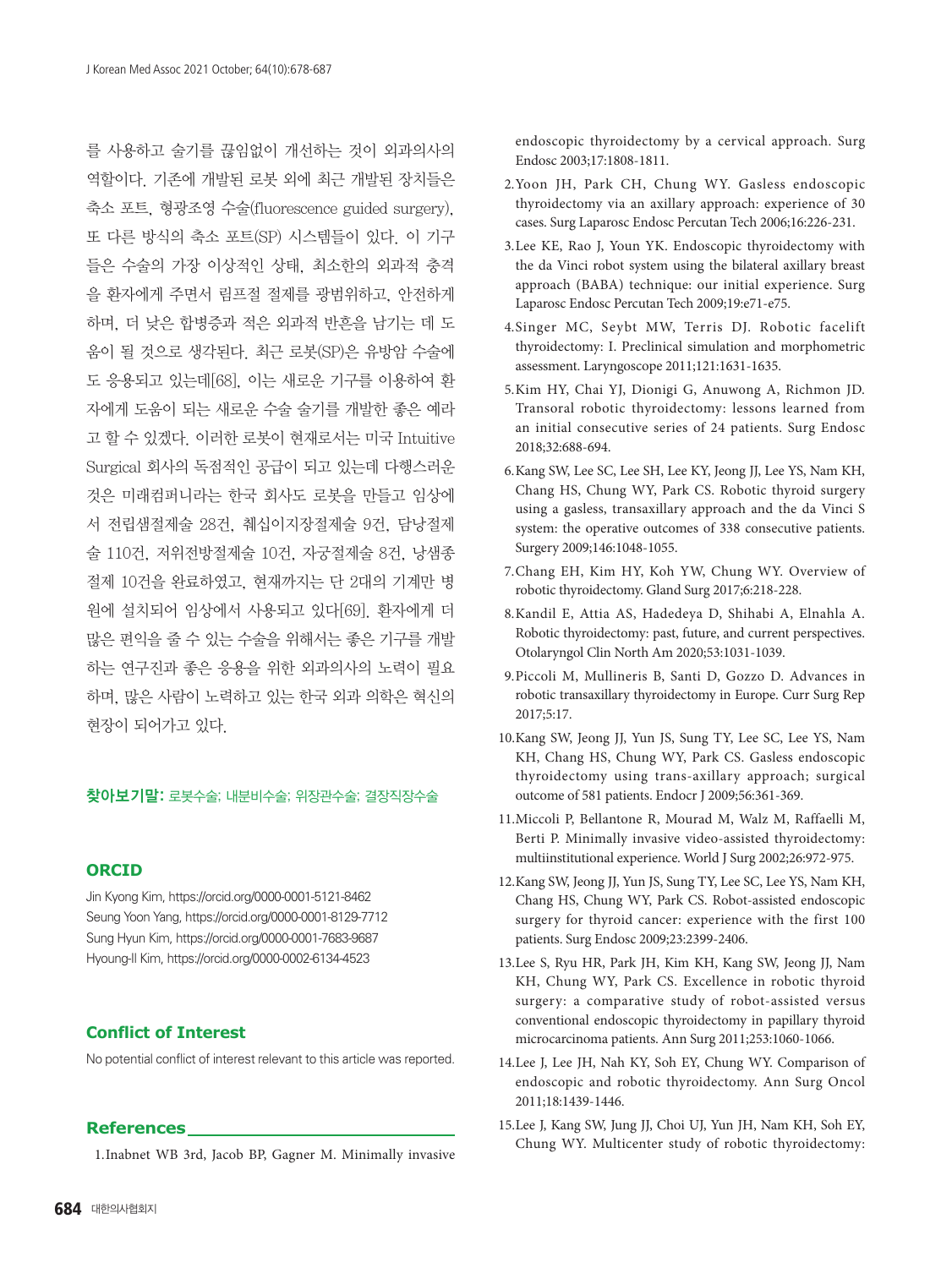short-term postoperative outcomes and surgeon ergonomic considerations. Ann Surg Oncol 2011;18:2538-2547.

- 16. Lee SG, Lee J, Kim MJ, Choi JB, Kim TH, Ban EJ, Lee CR, Kang SW, Jeong JJ, Nam KH, Jo YS, Chung WY. Long-term oncologic outcome of robotic versus open total thyroidectomy in PTC: a case-matched retrospective study. Surg Endosc 2016;30:3474-3479.
- 17. Kim MJ, Lee J, Lee SG, Choi JB, Kim TH, Ban EJ, Lee CR, Kang SW, Jeong JJ, Nam KH, Jo YS, Chung WY. Transaxillary robotic modified radical neck dissection: a 5-year assessment of operative and oncologic outcomes. Surg Endosc 2017;31:1599-1606.
- 18. Kim JK, Lee CR, Kang SW, Jeong JJ, Nam KH, Chung WY. Robotic transaxillary lateral neck dissection for thyroid cancer: learning experience from 500 cases. Surg Endosc 2021 May 27 [Epub].<https://doi.org/10.1007/s00464-021-08526-7>.
- 19. Lee J, Yun JH, Nam KH, Soh EY, Chung WY. The learning curve for robotic thyroidectomy: a multicenter study. Ann Surg Oncol 2011;18:226-232.
- 20. Park JH, Lee J, Hakim NA, Kim HY, Kang SW, Jeong JJ, Nam KH, Bae KS, Kang SJ, Chung WY. Robotic thyroidectomy learning curve for beginning surgeons with little or no experience of endoscopic surgery. Head Neck 2015;37:1705- 1711.
- 21. Lorincz BB, Busch CJ, Mockelmann N, Knecht R. Initial learning curve of single-incision transaxillary robotic hemiand total thyroidectomy: a single team experience from Europe. Int J Surg 2015;18:118-122.
- 22. Ruhle BC, Ferguson Bryan A, Grogan RH. Robotassisted endocrine surgery: indications and drawbacks. J Laparoendosc Adv Surg Tech A 2019;29:129-135.
- 23. Kim K, Kang SW, Kim JK, Lee CR, Lee J, Jeong JJ, Nam KH, Chung WY. Robotic transaxillary hemithyroidectomy using the da Vinci SP robotic system: initial experience with 10 consecutive cases. Surg Innov 2020;27:256-264.
- 24. Takiguchi S, Fujiwara Y, Yamasaki M, Miyata H, Nakajima K, Sekimoto M, Mori M, Doki Y. Laparoscopy-assisted distal gastrectomy versus open distal gastrectomy. A prospective randomized single-blind study. World J Surg 2013;37:2379- 2386.
- 25. Kim YW, Baik YH, Yun YH, Nam BH, Kim DH, Choi IJ, Bae JM. Improved quality of life outcomes after laparoscopyassisted distal gastrectomy for early gastric cancer: results of a prospective randomized clinical trial. Ann Surg 2008;248:721- 727.
- 26. Kim HI, Han SU, Yang HK, Kim YW, Lee HJ, Ryu KW, Park JM, An JY, Kim MC, Park S, Song KY, Oh SJ, Kong SH, Suh BJ, Yang DH, Ha TK, Kim YN, Hyung WJ. Multicenter prospective comparative study of robotic versus laparoscopic gastrectomy for gastric adenocarcinoma. Ann Surg 2016;263:103-109.
- 27. Uyama I, Suda K, Nakauchi M, Kinoshita T, Noshiro H, Takiguchi S, Ehara K, Obama K, Kuwabara S, Okabe H, Terashima M. Clinical advantages of robotic gastrectomy for clinical stage I/II gastric cancer: a multi-institutional prospective single-arm study. Gastric Cancer 2019;22:377-385.
- 28. Hosoda K, Mieno H, Ema A, Ushiku H, Washio M, Song I, Watanabe M, Yamashita K. Safety and Feasibility of Robotic Distal Gastrectomy for Stage IA Gastric Cancer: A Phase II Trial. J Surg Res 2019;238:224-231.
- 29. Lee S, Kim JK, Kim YN, Jang DS, Kim YM, Son T, Hyung WJ, Kim HI. Safety and feasibility of reduced-port robotic distal gastrectomy for gastric cancer: a phase I/II clinical trial. Surg Endosc 2017;31:4002-4009.
- 30. Tokunaga M, Makuuchi R, Miki Y, Tanizawa Y, Bando E, Kawamura T, Terashima M. Late phase II study of robotassisted gastrectomy with nodal dissection for clinical stage I gastric cancer. Surg Endosc 2016;30:3362-3367.
- 31. Tokunaga M, Sugisawa N, Kondo J, Tanizawa Y, Bando E, Kawamura T, Terashima M. Early phase II study of robotassisted distal gastrectomy with nodal dissection for clinical stage IA gastric cancer. Gastric Cancer 2014;17:542-547.
- 32. Kim YW, Reim D, Park JY, Eom BW, Kook MC, Ryu KW, Yoon HM. Role of robot-assisted distal gastrectomy compared to laparoscopy-assisted distal gastrectomy in suprapancreatic nodal dissection for gastric cancer. Surg Endosc 2016;30:1547- 1552.
- 33. Shen W, Xi H, Wei B, Cui J, Bian S, Zhang K, Wang N, Huang X, Chen L. Robotic versus laparoscopic gastrectomy for gastric cancer: comparison of short-term surgical outcomes. Surg Endosc 2016;30:574-580.
- 34. Suda K, Man-I M, Ishida Y, Kawamura Y, Satoh S, Uyama I. Potential advantages of robotic radical gastrectomy for gastric adenocarcinoma in comparison with conventional laparoscopic approach: a single institutional retrospective comparative cohort study. Surg Endosc 2015;29:673-685.
- 35. Yang SY, Roh KH, Kim YN, Cho M, Lim SH, Son T, Hyung WJ, Kim HI. Surgical outcomes after open, laparoscopic, and robotic gastrectomy for gastric cancer. Ann Surg Oncol 2017;24:1770-1777.
- 36. Choi S, Song JH, Lee S, Cho M, Kim YM, Hyung WJ, Kim HI. Surgical merits of open, laparoscopic, and robotic gastrectomy techniques with D2 lymphadenectomy in obese patients with gastric cancer. Ann Surg Oncol 2021 Apr 8 [Epub]. [https://doi.](https://doi.org/10.1245/s10434-021-09952-6) [org/10.1245/s10434-021-09952-6](https://doi.org/10.1245/s10434-021-09952-6).
- 37. Kinoshita T, Sato R, Akimoto E, Tanaka Y, Okayama T, Habu T. Reduction in postoperative complications by robotic surgery: a case-control study of robotic versus conventional laparoscopic surgery for gastric cancer. Surg Endosc 2021 Apr 12 [Epub]. [https://doi.org/10.1007/s00464-021-08483-1.](https://doi.org/10.1007/s00464-021-08483-1)
- 38. Roh CK, Choi S, Seo WJ, Cho M, Choi YY, Son T, Hyung WJ, Kim HI. Comparison of surgical outcomes between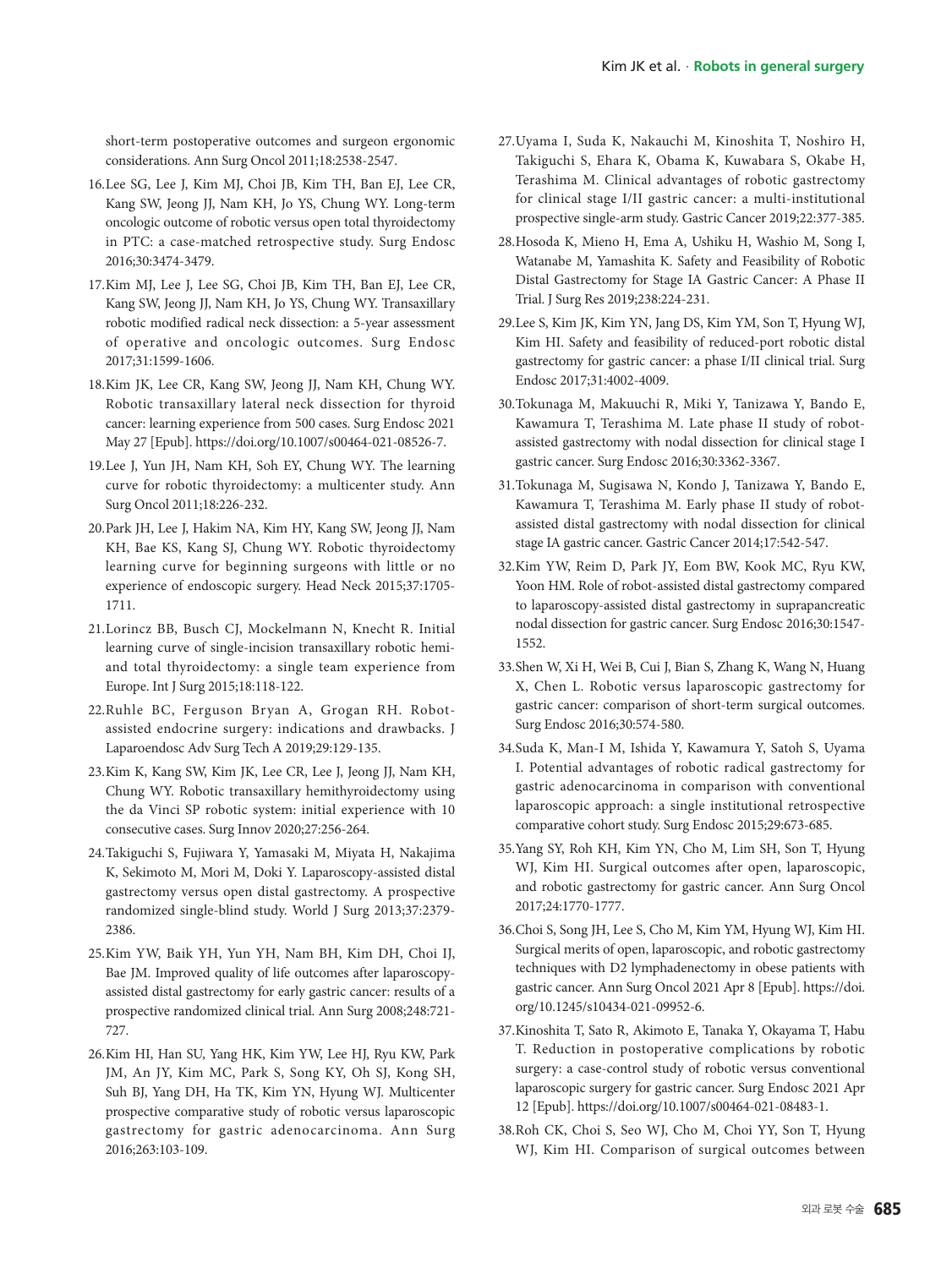integrated robotic and conventional laparoscopic surgery for distal gastrectomy: a propensity score matching analysis. Sci Rep 2020;10:485.

- 39. Kwon IG, Son T, Kim HI, Hyung WJ. Fluorescent Lymphography-Guided Lymphadenectomy During Robotic Radical Gastrectomy for Gastric Cancer. JAMA Surg 2019;154:150-158.
- 40. Kovid N, Han HS, Yoon YS, Cho JY. Advanced laparoscopic HPB surgery: experience in Seoul National University Bundang Hospital. Ann Gastroenterol Surg 2020;4:224-228.
- 41. Litynski GS. Erich Muhe and the rejection of laparoscopic cholecystectomy (1985): a surgeon ahead of his time. JSLS 1998;2:341-346.
- 42. Himpens J, Leman G, Cadiere GB. Telesurgical laparoscopic cholecystectomy. Surg Endosc 1998;12:1091.
- 43. Kang CM, Chi HS, Hyeung WJ, Kim KS, Choi JS, Lee WJ, Kim BR. The first Korean experience of telemanipulative robot-assisted laparoscopic cholecystectomy using the da Vinci system. Yonsei Med J 2007;48:540-545.
- 44. Cruz CJ, Yang HY, Kang I, Kang CM, Lee WJ. Technical feasibility of da Vinci SP single-port robotic cholecystectomy: a case report. Ann Surg Treat Res 2019;97:217-221.
- 45. Lee MK 4th, Gao F, Strasberg SM. Completion of a liver surgery complexity score and classification based on an international survey of experts. J Am Coll Surg 2016;223:332- 342.
- 46. Choi SB, Park JS, Kim JK, Hyung WJ, Kim KS, Yoon DS, Lee WJ, Kim BR. Early experiences of robotic-assisted laparoscopic liver resection. Yonsei Med J 2008;49:632-638.
- 47. Rho SY, Lee JG, Joo DJ, Kim MS, Kim SI, Han DH, Choi JS, Choi GH. Outcomes of robotic living donor right hepatectomy from 52 consecutive cases: comparison with open and laparoscopy-assisted donor hepatectomy. Ann Surg 2020 Jul 8 [Epub]. [https://doi.org/10.1097/](https://doi.org/10.1097/SLA.0000000000004067) [SLA.0000000000004067.](https://doi.org/10.1097/SLA.0000000000004067)
- 48. Peters BS, Armijo PR, Krause C, Choudhury SA, Oleynikov D. Review of emerging surgical robotic technology. Surg Endosc 2018;32:1636-1655.
- 49. Nishino H, Zimmitti G, Ohtsuka T, Abu Hilal M, Goh BKP, Kooby DA, Nakamura Y, Shrikhande SV, Yoon YS, Ban D, Nagakawa Y, Nakata K, Endo I, Tsuchida A, Nakamura M; Study group of Precision Anatomy for Minimally Invasive Hepato-Biliary-Pancreatic surgery (PAM-HBP surgery). Precision vascular anatomy for minimally invasive distal pancreatectomy: a systematic review. J Hepatobiliary Pancreat Sci 2021 Feb 1 [Epub].<https://doi.org/10.1002/jhbp.903>.
- 50. Choi SH, Kang CM, Lee WJ, Chi HS. Robot-assisted spleenpreserving laparoscopic distal pancreatectomy. Ann Surg Oncol 2011;18:3623.
- 51. Rompianesi G, Montalti R, Ambrosio L, Troisi RI. Robotic versus laparoscopic surgery for spleen-preserving distal

pancreatectomies: systematic review and meta-analysis. J Pers Med 2021;11:552.

- 52. Shi Y, Peng C, Shen B, Deng X, Jin J, Wu Z, Zhan Q, Li H. Pancreatic enucleation using the da Vinci robotic surgical system: a report of 26 cases. Int J Med Robot 2016;12:751-757.
- 53. Kang CM, Lee SH, Chung MJ, Hwang HK, Lee WJ. Laparoscopic pancreatic reconstruction technique following laparoscopic pancreaticoduodenectomy. J Hepatobiliary Pancreat Sci 2015;22:202-210.
- 54. Navarro JG, Kang CM. Pitfalls for laparoscopic pancreaticoduodenectomy: need for a stepwise approach. Ann Gastroenterol Surg 2019;3:254-268.
- 55. Napoli N, Kauffmann EF, Vistoli F, Amorese G, Boggi U. State of the art of robotic pancreatoduodenectomy. Updates Surg 2021;73:873-880.
- 56. Rosemurgy A, Ross S, Bourdeau T, Craigg D, Spence J, Alvior J, Sucandy I. Robotic pancreaticoduodenectomy is the future: here and now. J Am Coll Surg 2019;228:613-624.
- 57. Chong EH, Choi SH. Hybrid laparoscopic and robotic hepatopancreaticoduodenectomy for cholangiocarcinoma. J Gastrointest Surg 2019;23:1947-1948.
- 58. Kang SB, Park JW, Jeong SY, Nam BH, Choi HS, Kim DW, Lim SB, Lee TG, Kim DY, Kim JS, Chang HJ, Lee HS, Kim SY, Jung KH, Hong YS, Kim JH, Sohn DK, Kim DH, Oh JH. Open versus laparoscopic surgery for mid or low rectal cancer after neoadjuvant chemoradiotherapy (COREAN trial): shortterm outcomes of an open-label randomised controlled trial. Lancet Oncol 2010;11:637-645.
- 59. Clinical Outcomes of Surgical Therapy Study Group, Nelson H, Sargent DJ, Wieand HS, Fleshman J, Anvari M, Stryker SJ, Beart RW Jr, Hellinger M, Flanagan R Jr, Peters W, Ota D. A comparison of laparoscopically assisted and open colectomy for colon cancer. N Engl J Med 2004;350:2050-2059.
- 60. Park EJ, Cho MS, Baek SJ, Hur H, Min BS, Baik SH, Lee KY, Kim NK. Long-term oncologic outcomes of robotic low anterior resection for rectal cancer: a comparative study with laparoscopic surgery. Ann Surg 2015;261:129-137.
- 61. Weber PA, Merola S, Wasielewski A, Ballantyne GH. Telerobotic-assisted laparoscopic right and sigmoid colectomies for benign disease. Dis Colon Rectum 2002;45:1689-1694.
- 62. Zerey M, Hawver LM, Awad Z, Stefanidis D, Richardson W, Fanelli RD; Members of the SAGES Guidelines Committee. SAGES evidence-based guidelines for the laparoscopic resection of curable colon and rectal cancer. Surg Endosc 2013;27:1-10.
- 63. Park JS, Kang H, Park SY, Kim HJ, Woo IT, Park IK, Choi GS. Long-term oncologic after robotic versus laparoscopic right colectomy: a prospective randomized study. Surg Endosc 2019;33:2975-2981.
- 64. Kulaylat AS, Mirkin KA, Puleo FJ, Hollenbeak CS, Messaris